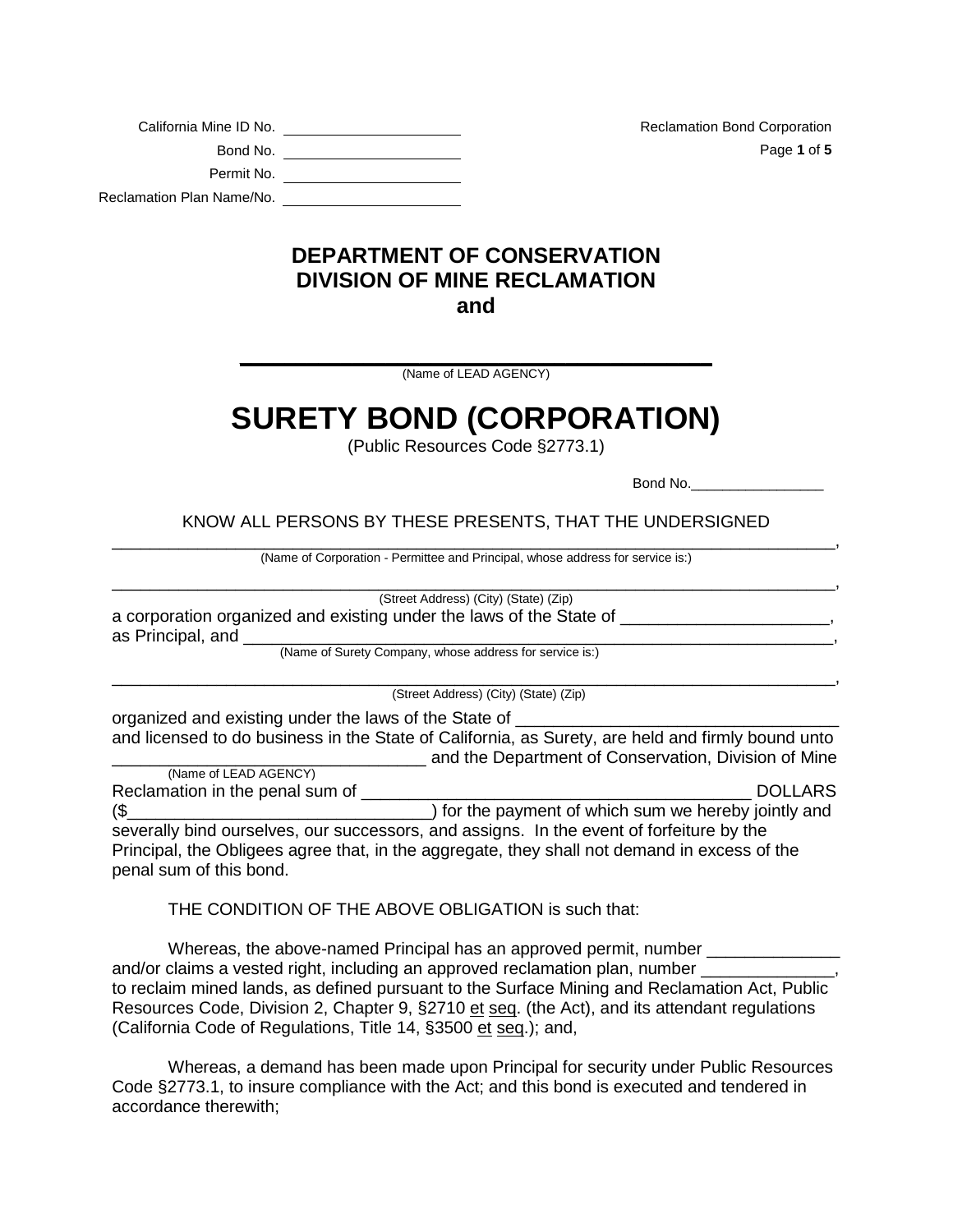| California Mine ID No.    | <b>Reclamation Bond Corporation</b> |
|---------------------------|-------------------------------------|
| Bond No.                  | Page 2 of 5                         |
| Permit No.                |                                     |
| Reclamation Plan Name/No. |                                     |

Whereas, the Principal has chosen to file this performance bond as a guarantee that the reclamation of the mined lands disturbed during this surface mining operation will be completed as required by the Act and regulations, and as specified in the reclamation plan and any applicable permit as approved by \_\_\_\_\_

(Name of LEAD AGENCY)

Whereas, the Surety and their successors and assigns agree to guarantee the obligation and to indemnify \_\_\_\_\_\_\_\_\_\_\_\_\_\_\_\_\_\_\_\_\_\_\_\_\_\_\_\_\_\_\_\_\_\_ and the Department of (Name of LEAD AGENCY)

Conservation, Division of Mine Reclamation from the failure of the Principal to complete the reclamation of the mined lands disturbed during the surface mining operation in conformity with the Act and regulations, and as specified in the reclamation plan and any applicable permit as approved by \_\_\_\_\_\_\_\_\_\_\_\_\_\_\_\_\_\_\_\_\_\_\_\_\_\_\_\_\_\_\_\_\_\_\_, subject to the penal sum of this bond; (Name of LEAD AGENCY)

Whereas, the surety, as part of the obligation secured by this bond, and in addition to the penal sum specified in this bond, agrees there shall be included costs and reasonable expenses and fees, including reasonable attorney fees, incurred by \_\_\_\_\_\_\_\_\_\_\_\_\_\_\_\_\_\_\_\_\_\_\_\_\_\_\_<br>(Name of LEAD AGENCY)

or in the alternative, the Department of Conservation, Division of Mine Reclamation, in successfully enforcing such obligation against the surety, all to be taxed as costs and included in any judgment rendered;

Whereas, obligations guaranteed by this performance bond shall be in effect for the following described lands which are subject to the approved reclamation plan or increment upon which initial or succeeding operations by the principal will be conducted:

\_\_\_\_\_\_\_\_\_\_\_\_\_\_\_\_\_\_\_\_\_\_\_\_\_\_\_\_\_\_\_\_\_\_\_\_\_\_\_\_\_\_\_\_\_\_\_\_\_\_\_\_\_\_\_\_\_\_\_\_\_\_\_\_\_\_\_\_\_\_\_\_\_\_\_\_; (Insert legal description or Assessor's Parcel No.)

Now, if the Principal completes all reclamation requirements set forth in the Act, the regulations, and all conditions of the permit related to reclamation, including the reclamation plan, then this obligation shall be void; otherwise, it shall remain in full force and effect:

(a) beginning on the date of the approval of the reclamation plan and any applicable permit, or prior to commencement of disturbance of mined lands, and extending until all reclamation pursuant to the Act, the regulations, and all conditions of the permit related to reclamation, including the reclamation plan, has been completed to the satisfaction of

\_\_\_\_\_\_\_\_\_\_\_\_\_\_\_\_\_\_\_\_\_\_\_\_\_\_\_\_\_\_\_\_\_\_\_\_\_\_\_\_\_ and the Department of Conservation,

Page **2** of 5

(Name of LEAD AGENCY) Division of Mine Reclamation; and,

(b) until the bond is released or replaced in accordance with the Act and its attendant regulations with the written concurrence of

(Name of LEAD AGENCY)

and the Department of Conservation, Division of Mine Reclamation.

The failure of the Principal to fulfill mined land reclamation obligations specified by the Act, the regulations, and all conditions of the permit related to reclamation, including the reclamation plan, shall result in a forfeiture of this performance bond according to the procedures described in the Act.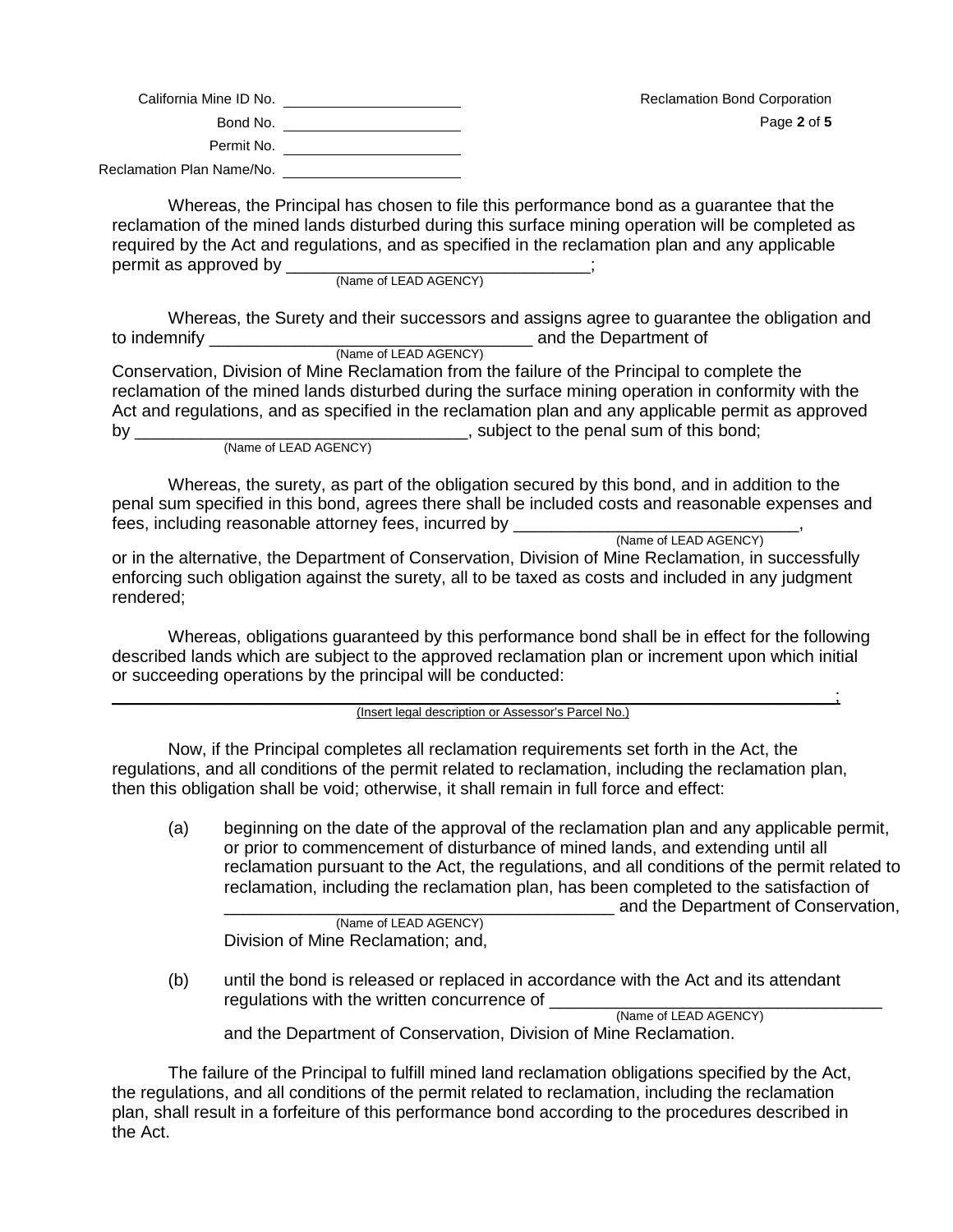| California Mine ID No.    |  |
|---------------------------|--|
| Bond No.                  |  |
| Permit No.                |  |
| Reclamation Plan Name/No. |  |

The amount of the Surety's liability may only be reduced by the

\_\_\_\_\_\_\_\_\_\_\_\_\_\_\_\_\_\_\_\_\_\_\_\_\_\_\_\_\_\_\_\_\_\_ and the Department of Conservation, Division of

(Name of LEAD AGENCY) Mine Reclamation pursuant to the Act for lands covered by this bond which have been disturbed by the Principal. If the penal sum of this bond requires adjustment, it shall be by use of an Increase/Decrease Rider.

The Surety hereby stipulates and agrees that no change, extension of time, alteration or addition to the terms of the reclamation plan and/or any applicable permit, or to the work to be performed thereunder or the specifications accompanying the same shall in any way affect its obligation on this bond, and it does hereby waive notice of any such change, extension of time, alteration or addition to the terms of the reclamation plan and/or any applicable permit or to the work or to the specifications. Surety further stipulates and agrees that the provisions of Section 2845 of the Civil Code are not a condition precedent to Surety's obligations hereunder and are hereby waived by surety.

The Surety will give notice of cancellation of the bond at least 120 days prior to such cancellation and prompt notice to the Principal,

**LECT**, and the Department of Conservation, Division of Mine

(Name of LEAD AGENCY)

Reclamation of any of the following: 1) any notice received or action filed alleging the insolvency or bankruptcy of the Surety, 2) any notice received alleging any violations or regulatory requirements which could result in suspension or revocation of the Surety's license to do business, 3) the Principal has failed to renew or pay associated premiums causing the bond to lapse.

In the event the Surety becomes unable to fulfill its obligations under the bond for any reason, notice shall be given immediately to the Principal, \_\_\_\_\_\_\_\_\_\_\_\_\_\_\_\_\_\_\_\_\_

and the Department of Conservation, Division of Mine Reclamation.

Upon the incapacity of the Surety by reason of bankruptcy, insolvency, or suspension or revocation of its license, the Principal shall be deemed to be without bond coverage in violation of the Act, and subject to enforcement actions described in the Act.

IN WITNESS THEREOF, the Principal and Surety have hereunto set their signatures and seals as of the dates set forth below.

Date: \_\_\_\_\_\_\_\_\_\_\_\_\_\_\_\_\_\_ \_\_\_\_\_\_\_\_\_\_\_\_\_\_\_\_\_\_\_\_\_\_\_\_\_\_\_\_\_\_\_\_\_\_\_\_\_\_\_\_\_\_\_\_\_\_\_\_\_\_

(Corporation - Permittee [Principal])

By: \_\_\_\_\_\_\_\_\_\_\_\_\_\_\_\_\_\_\_\_\_\_\_\_\_\_\_\_\_\_\_\_\_\_\_\_\_\_\_\_\_\_\_\_\_\_\_\_\_\_

(Corporate Seal)

(Signature of Corporate Officer)

\_\_\_\_\_\_\_\_\_\_\_\_\_\_\_\_\_\_\_\_\_\_\_\_\_\_\_\_\_\_\_\_\_\_\_\_\_\_\_\_\_\_\_\_\_\_\_\_\_\_ Typed or Printed Name

Title: \_\_\_\_\_\_\_\_\_\_\_\_\_\_\_\_\_\_\_\_\_\_\_\_\_\_\_\_\_\_\_\_\_\_\_\_\_\_\_\_\_\_\_\_\_\_\_\_\_\_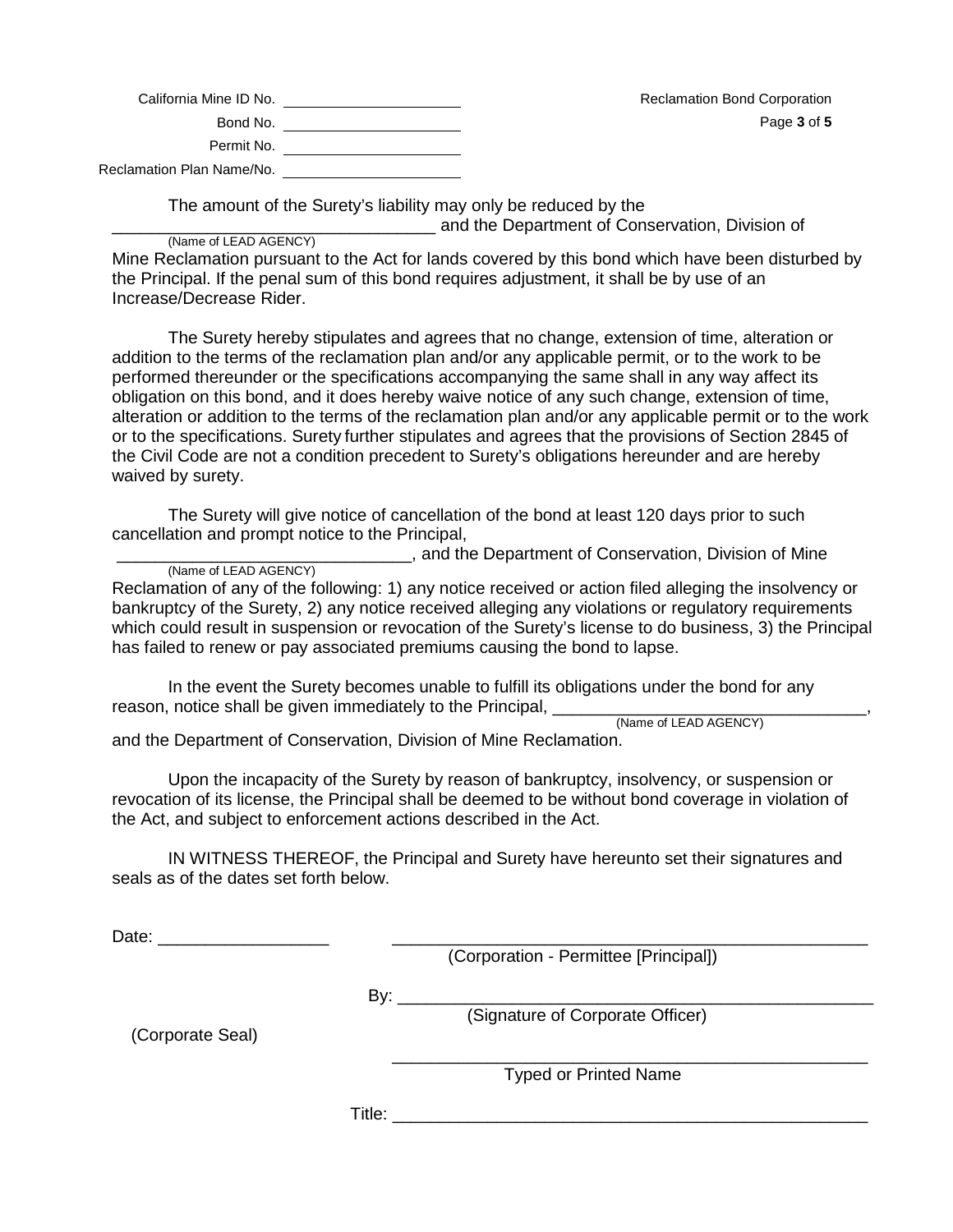|                                                      | Reclamation Bond Corporation                                                                             |
|------------------------------------------------------|----------------------------------------------------------------------------------------------------------|
|                                                      | Page 4 of 5                                                                                              |
|                                                      |                                                                                                          |
|                                                      |                                                                                                          |
| foregoing bond under an unrevoked Power of Attorney. | I declare, under penalty of perjury, under the laws of the State of California, that I have executed the |
|                                                      | (Surety Company)                                                                                         |
|                                                      |                                                                                                          |
|                                                      |                                                                                                          |
| (Seal)                                               |                                                                                                          |
|                                                      | <b>Typed or Printed Name</b>                                                                             |
|                                                      |                                                                                                          |
|                                                      |                                                                                                          |
| (City and State)                                     | (Date)                                                                                                   |
| the laws of the State of California.                 |                                                                                                          |
| of Attorney must be filed with this bond.            | Where one signs by virtue of a Power of Attorney for a Surety Company, such fully executed Power         |
| documents, if applicable.                            | Please identify the agent acting on behalf of the Surety who will accept notices, papers, and other      |

| Agent:               | $\tau$ itle:   |
|----------------------|----------------|
| Address:             |                |
| <b>Phone Number:</b> | Email Address: |